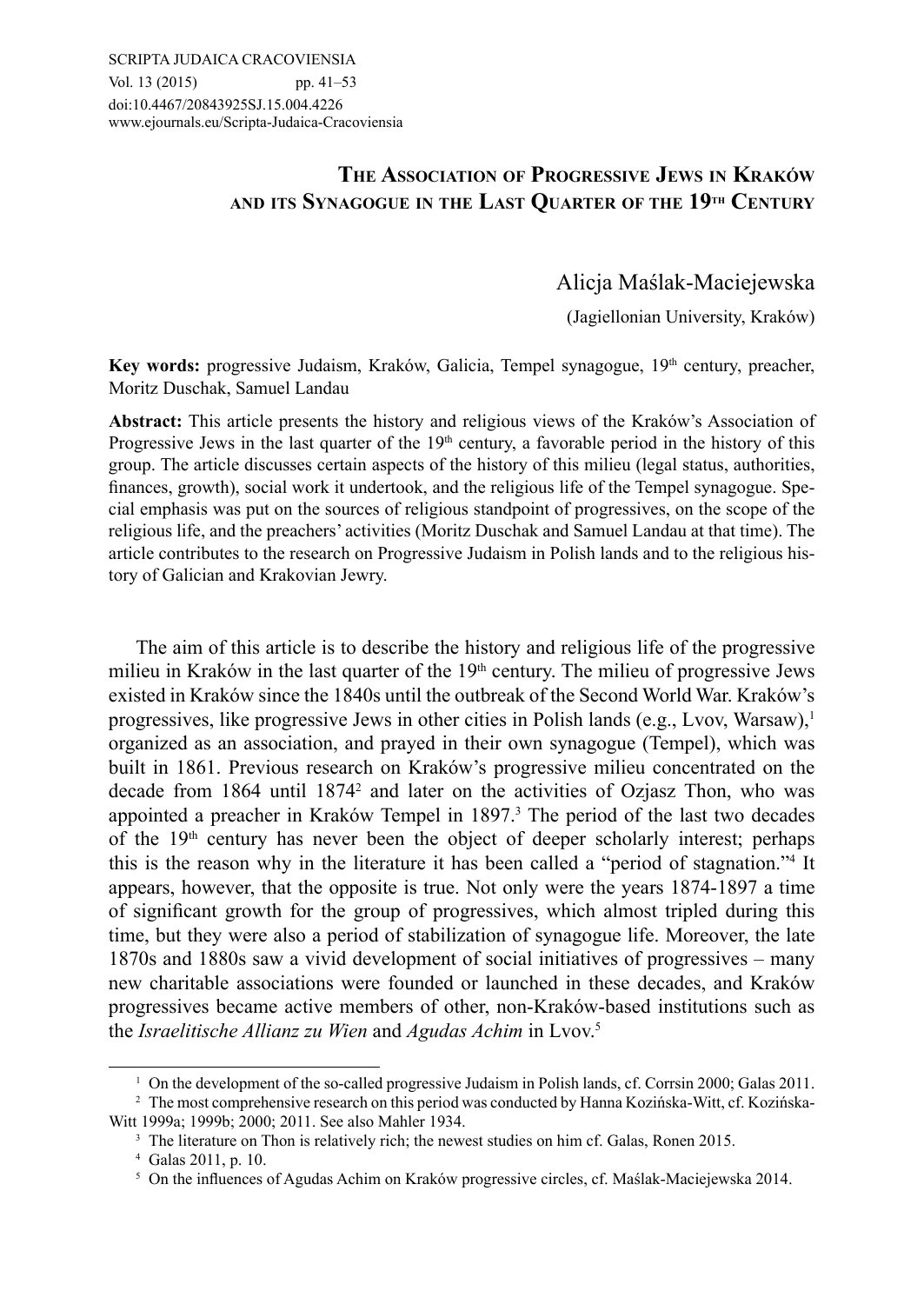# **The Progressive Association in 1874-1897**<sup>6</sup>

During most of the period under discussion, the Progressive Association was governed according to its 1864 statute. According to this document the Association had two major aims: to maintain its own prayer house, in which services would be held in accordance with "the requirements of civilization," and to support needy members of the Association, especially students.<sup>7</sup> The next statute, adopted in 1895, reformulated those objectives and declared that the Association had three main aims: fulfilling the religious needs of its members and maintaining the prayer house, supporting youth with a special emphasis on its religious instructions, and exerting influence on the development of communal institutions in the "progressive spirit."8

According to the statute from 1864, which in this matter repeated the provisions of the first statute from 1843, the Association was governed by a body comprised of nine members: three chairmen who held the office interchangeably, three inspectors, cashier, controller and secretary.9 From the late 1870s, the office of association chair was held by Józef Oettinger, Chaskel Eibenschutz and Leopold Reich; in the 1890s by J. Oettinger, Jan Albert Propper and Leon Horowitz. A new statute from 1895 differed significantly in this matter from the previous two documents. The board was increased to 15 members and divided into three sections: "for religious and charitable aims," "for administrative and financial purposes" and educational.10 The number of chairmen was reduced to one and L. Horowitz was elected to this office in 1898.

The main sources of income of the Progressive Association at that time were fees for seats in the synagogue (approx. half of its income) and membership dues. Less important, although still significant, were one-time subventions, legacies, incomes for selling aliyot, and donations for rituals such as weddings and funerals. The main expenses of the Association were the salaries of its functionaries, maintaining the synagogue building and supporting the needy, as well as charitable and educational institutions.<sup>11</sup>

The Progressive Association developed steadily in the last quarter of the  $19<sup>th</sup>$  century; in  $1871$  it had  $130$  members,<sup>12</sup> and in  $1885$  it numbered  $218$  members.<sup>13</sup> This number further increased in the next decade, and at the end of the century membership totaled

<sup>6</sup> In this article I am using the umbrella name *Association of Progressive Jews* (or just *Progressive Association or the Association*) because it has a tradition in the literature on the subject – this English translation was used in cf. Kozińska-Witt 2011. Actual name of this institution changed many times during the times of its existence, which can be observed in the titles of the official documents it published, cf. Sprawozdanie 1872; Sprawozdanie 1899; Sprawozdanie 1900; Statut 1857; Statut 1866; Statut 1895. Whenever I use the term "progressives" in this article, I am referring to the members of this association.

<sup>7</sup> Cf. Statut 1866.

<sup>8</sup> Cf. Statut 1895.

<sup>9</sup> Cf. Statut 1857.

<sup>10</sup> Cf. Statut 1895.

<sup>&</sup>lt;sup>11</sup> Unfortunately the yearly financial reports of the Association for the entire period do not exist; therefore the presented analysis was based on the only-existing budget statements from 1870-71 and later from 1898-1900. Although sources are not sufficient to draw solid conclusions about the changes in budget, certain features might be pointed out, such as a significant decrease in the percentage of expenses spent on salaries (71% in 1871 and 43% in 1898), or general improvement in the financial standing of the Association.

<sup>&</sup>lt;sup>12</sup> Cf. Sprawozdanie 1872.

<sup>13</sup> ANK, Akta Magistratu, sig. 7014.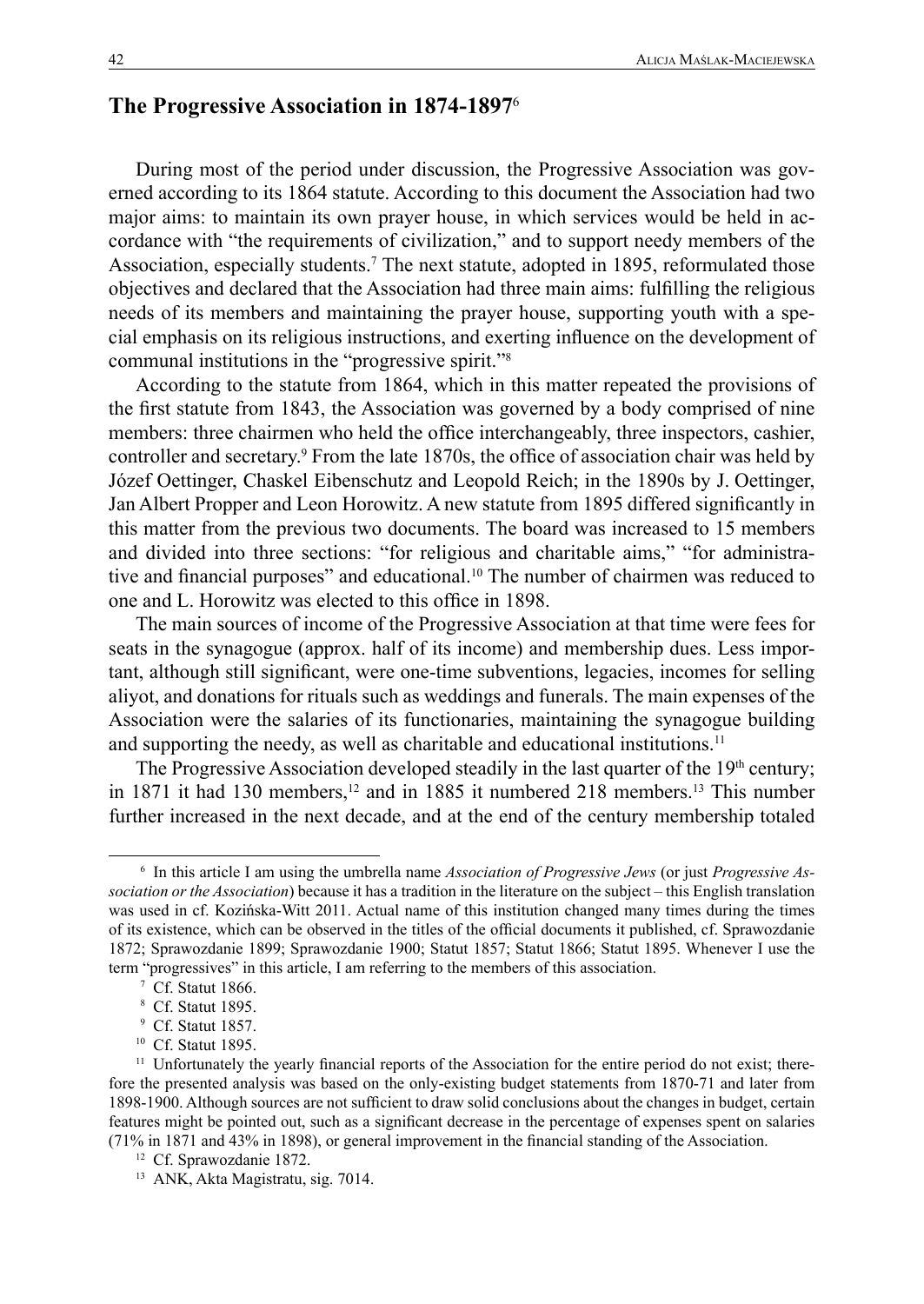376.14 According to the Association's statutes from 1864 and 1895 members were entitled to an additional seat in the synagogue for their spouse. Analysis of membership lists shows that in the discussed period the practice indeed existed that only a head of the family (or a widow) joined the Association, allowing their closest family to benefit from membership. Therefore we can ascertain that the number of people actually belonging to this group (participating in the religious life of the synagogue and agreeing with the ideals it promoted) was significantly higher than the number of members listed in the official register. Considering that, at this time, the average Jewish family had 5 members,<sup>15</sup> it may be assumed that the progressive milieu could have constituted a substantial part of the Jewish population in Kraków at the time – even 7-8% (a maximum estimate). The growth of the Association is reflected well in the architecture of the Tempel synagogue; the building, erected in 1861, was significantly extended in the years 1893-94.<sup>16</sup>

Progressives were also an influential group due to their economical and professional standing. In 1885 almost one third (29%) of the members of the Association were part of the professional intelligentsia (including clerks, lawyers and doctors); 25% were proprietors and another 24% were merchants. Entrepreneurs were also a significant group  $(9\%)$ . Almost absent were craftsmen.<sup>17</sup> Many of the progressives maintained professional bonds with Christian citizens of Kraków and were active outside of the Jewish quarter, Kazimierz. It should be mentioned that the Progressive Association itself facilitated its members' participation in their professional lives by stipulating that, in the case of students, doctors and public officials, the obligation to participate regularly in religious services should be enforced leniently.<sup>18</sup>

The position of progressives within the Jewish community was gradually gaining strength during the 19<sup>th</sup> century, which is reflected, among other factors, in their growing presence in the communal authorities. In 1883 an orthodox rabbi of the community, Simon Sofer, a son of the Hatam Sofer and an ardent opponent of progressives, died.<sup>19</sup> In the same year, progressives succeeded in the communal elections and their representatives – J. Oettinger, Józef Rosenblatt and J.A. Propper, among others – entered the board of the Jewish community and dominated it.20 The position of the Progressive Association was strengthened further in 1887 when the progressive preacher (Moritz Duschak at that time) was granted permission to perform wedding ceremonies without the approval of the rabbinate – a privilege for which the Progressive Association had solicited since 1868.21

<sup>&</sup>lt;sup>14</sup> Cf. Sprawozdanie 1900.

<sup>15</sup> Cf. Zyblikiewicz 2013, p. 296.

<sup>&</sup>lt;sup>16</sup> ANK, ABM, ul. Miodowa 24 f. 68; ANK, BM 46, Dz. VIII, l, p. 112A. On the architecture of the synagogue and the extensions of the building, cf. Zbroja 2005.

<sup>&</sup>lt;sup>17</sup> My calculations according to ANK, Akta Magistratu, sig. 7014.

<sup>&</sup>lt;sup>18</sup> Cf. Statut 1866: § 29.

<sup>&</sup>lt;sup>19</sup> On Sofer's hostile attitude towards progressives cf. Manekin 2011, p. 175.

<sup>20</sup> *Izraelita* 1883, no. 41; *Ojczyzna* 1883, no. 21. I am grateful to Prof. R. Manekin for sharing with me her private copy of *Ojczyzna*.

<sup>21</sup> Cf. Maślak-Maciejewska 2013, pp. 59-61.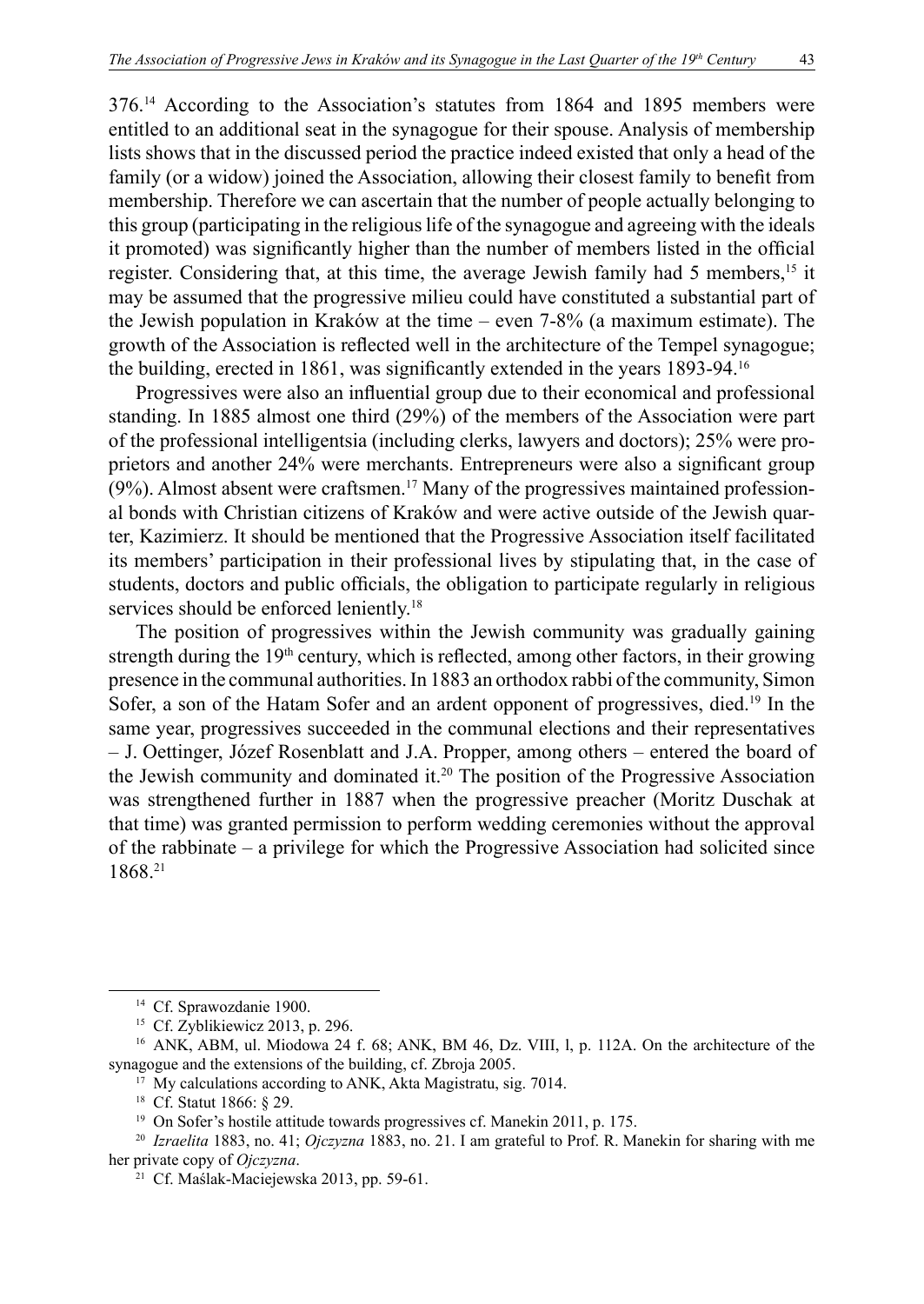## **Social and Charitable Work**

Since its foundation, one of the main aims of the Progressive Association was supporting and assisting the needy. This objective was carried out through the Association's "support fund," but the scope of aid provided this way was limited due to financial reasons. The Progressive Association and its members created, participated in and financed numerous other charitable institutions serving various segments of Jewish society – children, youth, widows and the elderly. The main aim of these initiatives was not only to improve the material situation of various social groups but also to instill in them social and civic awareness, a pro-Polish attitude and to encourage them toward intellectual development. Engagement in charitable and social work became one of the pillars of the ideology promoted by the progressive milieu and was presented as a moral responsibility of its members.

The last quarter of the  $19<sup>th</sup>$  century saw a great flourishing of the social initiatives of progressive circles. In these decades progressives set up far more charitable associations than in previous decades, and some of them proved to be durable, existing up until the outbreak of the Second World War. Particular attention was paid by progressives to children and youth. Impoverished schoolchildren were supported extensively by the Association of Support of Poor Disciples of Mosaic Faith (Stowarzyszenie Wsparcia Biednych Uczniów Wyznania Mojżeszowego), founded in 1877. Every year it provided hundreds of children with textbooks, shoes and clothes, and sometimes also assisted them financially.22 In 1887 the Association extended its activities and launched a new initiative – a free dining hall for boys and girls who were attending school in the Kazimierz quarter. Although the institution was founded, financed and managed by Jews, it was open for Christian children as well.<sup>23</sup> In 1890 the Association for Curative Summer Camps for Jewish Children (Towarzystwo Leczniczych Kolonii Wakacyjnych dla Izraelickiej Dziatwy Szkolnej) was launched, and by 1939 sent out more than 10,000 underprivileged children, often those diagnosed with tuberculosis, for a summer stay in the Rabka resort.24 Progressives also continued their support for another initiative, the Aid Association for Poor Jewish Boys (Stowarzyszenie Wsparcia Biednych Chłopców Starozakonnych), founded in 1866.<sup>25</sup> In the 1880s progressives constituted two thirds of the association board, and their support for the institution was steady and significant in the last quarter of the  $19<sup>th</sup>$  century.<sup>26</sup> Although at that time children remained the main focus of progressives, they also organized and supported associations for adults. Among the most active of such associations launched and active in this period are: the Women's Association for Supporting Jewish Widows (1874), the Association for Support of the Jewish Elderly (1873) and literacy courses for Jewish adults (1897). Progressives also opened and supported institutions that had educational and scientific aims, such as Sfas

<sup>22</sup> Cf. Statut [1876]; Sprawozdanie 1878; Sprawozdanie 1880; Sprawozdanie 1883; Sprawozdanie 1886.

<sup>23</sup> Cf. *Ojczyzna* 1887, no. 16; 1888, no. 21.

<sup>&</sup>lt;sup>24</sup> My calculation according to Towarzystwo 1929; Sprawozdanie 1939.

<sup>&</sup>lt;sup>25</sup> More on this initiative in the period before the last quarter of the 19<sup>th</sup> century, cf. Kozińska-Witt 1999a,

pp. 157-159. On Dankowicz's extensive involvement in the work of this association, cf. Maślak-Maciejewska 2013, pp. 66-67.

<sup>26</sup> Cf. Sprawozdanie 1893; Sprawozdanie 1896.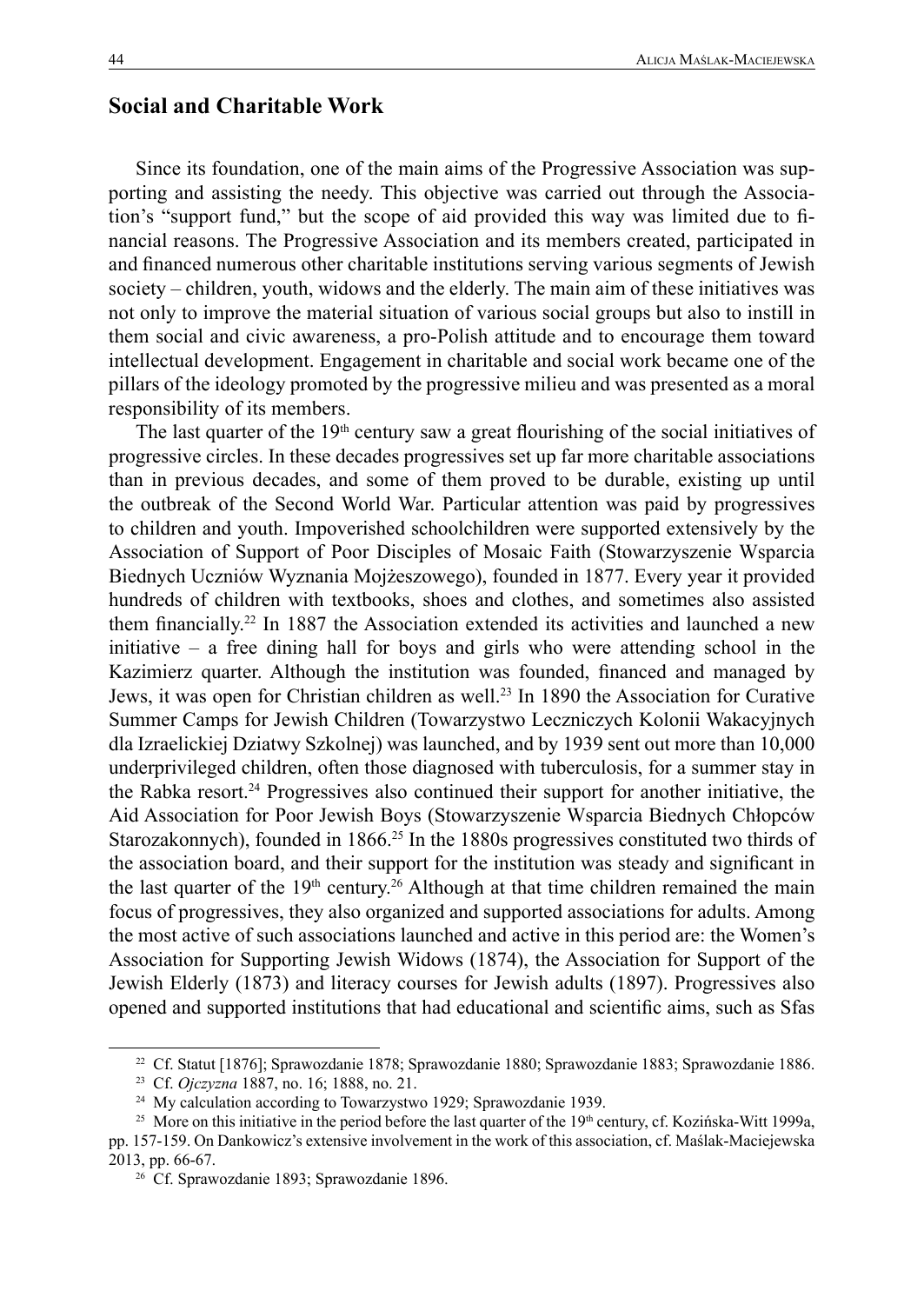Emes (1893), which aimed at promoting Hebrew language and Hebrew literature, or the Ezra library (1899). The support of progressives for the above-mentioned institutions was multidimensional: they entered their boards, became their members, supported them financially, promoted them and organized meetings or celebrations connected to their activities in the Tempel building.

### **Religious Life**

Kraków progressives did not frequently discuss their religious stance or their expectations regarding liturgy and synagogue services. Rare statements on this topic, however, reveal that progressives perceived themselves simultaneously as traditional and sensitive to the aesthetic needs of modern times. In 1883 one of the leaders of this milieu, Jonathan Warschauer, characterized the difference between the orthodox and progressives by saying that the latter did not have any religious dogmas that differed from the orthodox, but they prayed in the "European way," paying attention to order during the service and to a dignified atmosphere.<sup>27</sup>

In the last quarter of the  $19<sup>th</sup>$  century, similarly to the previous decades, the service in the Kraków Tempel was organized according to the Vienna Rite. A special emphasis was put on the decorum and elegance of the service, and a choir was introduced.28 Hebrew liturgy was retained with only a few elements in other languages: a prayer for the emperor, which was said in German, and Polish patriotic prayers and songs – such as *Boże coś Judę*, popular in Kraków since 1882 – which were recited at the end of the service. Similar to Vienna and many other synagogues in the Habsburg Empire, a modern sermon was also introduced in Kraków. First it was delivered in German, in 1868-1875 in Polish, and after 1877 again in German. Only in the last decade of the  $19<sup>th</sup>$  century was a Polish sermon reintroduced. Differently than in Vienna, from the very beginning the Kraków Tempel had a small organ (harmonium),<sup>29</sup> not used, however, during Shabbat. It should be assumed that introduction of harmonium to the Kraków progressive synagogue was due to influences coming from Prague. The introduction of organs to the Old Schul in 1837, used mainly for weddings and liturgy outside of Shabbat, was the most important modification of Vienna Rite made in Prague, which had otherwise adopted the Viennese model.30 The existence of this inspiration on Kraków was confirmed in 1885 by the progressives themselves who, in a letter sent to the Vice-Regency in Lviv, referred to the similarities between the Kraków Tempel and the Old synagogue in Prague.31 They acknowledged that religious services in these synagogues were held in the same way, "according to the modern forms." They also added that the association that administered

<sup>27</sup> Cf. *Nowa Reforma* 1883, no. 47.

<sup>&</sup>lt;sup>28</sup> In the interwar period the choir was already mixed; this change might have been introduced earlier. Unfortunately no sources were found which could confirm when this transition took place.

<sup>29</sup> *Die Neuzeit* 1861, no. 14.

<sup>30</sup> Meyer 1995, p. 153; Fruhauf 2009, pp. 24, 78. About discussion on organs in Vienna, cf. Fruhauf 2009, pp. 38-39.

<sup>&</sup>lt;sup>31</sup> They referred to the present "Spanish Synagogue." The building of the "Old synagogue" was razed in 1867 and a year later at its site the new synagogue was built, only later called the "Spanish Synagogue."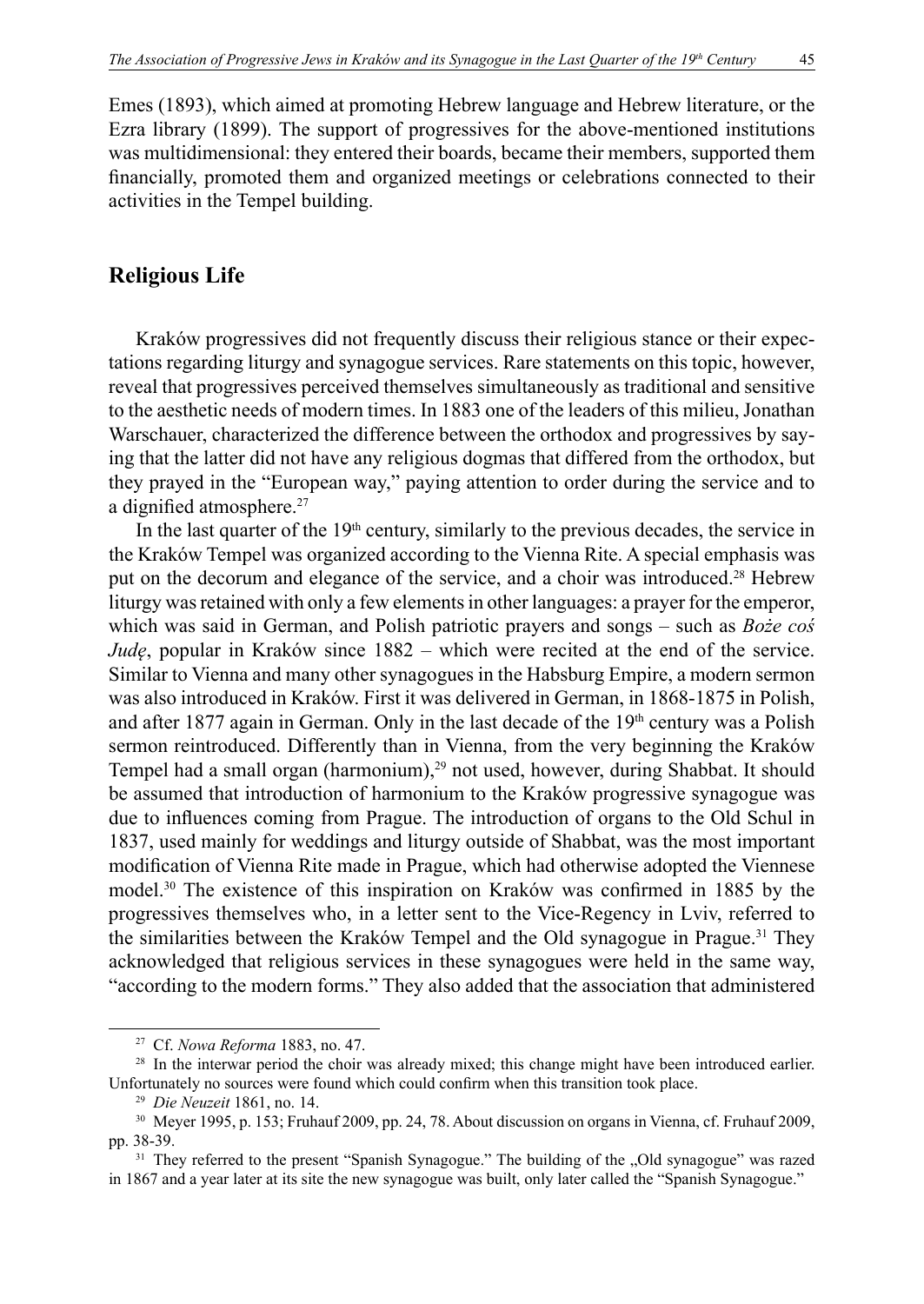the Old Synagogue (Association for the Improvement of Jewish Worship) had the same goals as the Kraków Progressive Association.<sup>32</sup>

The progressive milieu in Warsaw had also an impact on Kraków progressive circles. It appears that the pro-Polish attitude of Kraków progressives might have been reinforced by impulses hailing from the Polish Kingdom. Festive Polish patriotic services, organized regularly in the Kraków Tempel in the last quarter of the 19<sup>th</sup> century, were organized for the first time in October 1861 on the same day as the Polish-Jewish patriotic manifestations in Warsaw. They were organized for the second time in 1869, the central part of which was a Polish sermon delivered by Szymon Dankowicz (1834-1910) – a preacher who came to Kraków from Warsaw, where he was active in progressive circles and presumably was a pupil of Marcus Jastrow, a rabbi famous for his patriotic activity.33 Having a command of the Polish language, Dankowicz was able to preach and teach in this language, which became greatly important in the Polonizing progressive circles of Kraków. In the discussed period Kraków progressives regularly read *Izraelita* – the most important Warsaw periodical edited in Polish by progressive Jews. Kraków's progressives not only sent their correspondences and private announcements to this journal, but also, in 1889, announced on its pages the opening of the preacher position in Kraków's Tempel.<sup>34</sup>

Last three decades of the 19<sup>th</sup> century saw a stabilization of synagogue life in Kraków's Tempel. In 1867 the Progressive Associaton appointed Józef Fischer as cantor of the synagogue. Fischer kept this position for almost half a century, until his death in 1914.<sup>35</sup> Thus his appointment ended a period in the history of this milieu, when it did not have a permanent cantor. Fischer was a very charismatic figure and soon became one of the leaders of the progressive milieu. Besides his work in Tempel he was also the owner of a flourishing publishing house, which printed statutes and reports of the Progressive Association and of other various charitable associations it supported. His publishing house also printed works of progressive leaders (including Izaak Cylkow, a preacher in Warsaw) and renowned Jewish writers, such as Hayim Nahman Bialik. As a cantor in Tempel, in addition to leading prayers, Fischer was also the choir conductor and its mentor. Supposedly due to his ardent Polish patriotism and his fluency in the Polish language, the tradition of organizing pro-Polish patriotic manifestations in the Tempel synagogue prevailed even in periods when there was no Polish-speaking preacher. Moreover, it was only in the last quarter of the  $19<sup>th</sup>$  century that organizing Polish patriotic manifestations became a regular custom in Tempel, which lasted until the outbreak of the Second World War. Progressives celebrated occasions such as the anniversaries of the adoption of the Constitution of May 3rd, the anniversary of the Battle of Vienna and various anniversaries and celebrations commemorating Polish writers, especially Adam Mickiewicz.36 Involvement in organizing such ceremonies did not contradict with celebrations honoring the Habsburgs, which were organized simultaneously.

<sup>32</sup> ANK, Akta Magistratu, sig. 7014.

<sup>33</sup> More on Dankowicz's activities in Warsaw cf. Maślak-Maciejewska 2013, pp. 24-50. More on Jastrow, cf. Galas 2013.

<sup>34</sup> *Izraelita* 1889, no. 14.

<sup>35</sup> *Ilustrowany Kurier Codzienny* 1914, no. 72; *Nowości Ilustrowane* 1914, no. 14; Bałaban 1936, p. 512. I am grateful to Mr. E. Duda for sharing the information about the latter source with me.

<sup>36</sup> More on these celebrations cf. Maślak-Maciejewska 2012.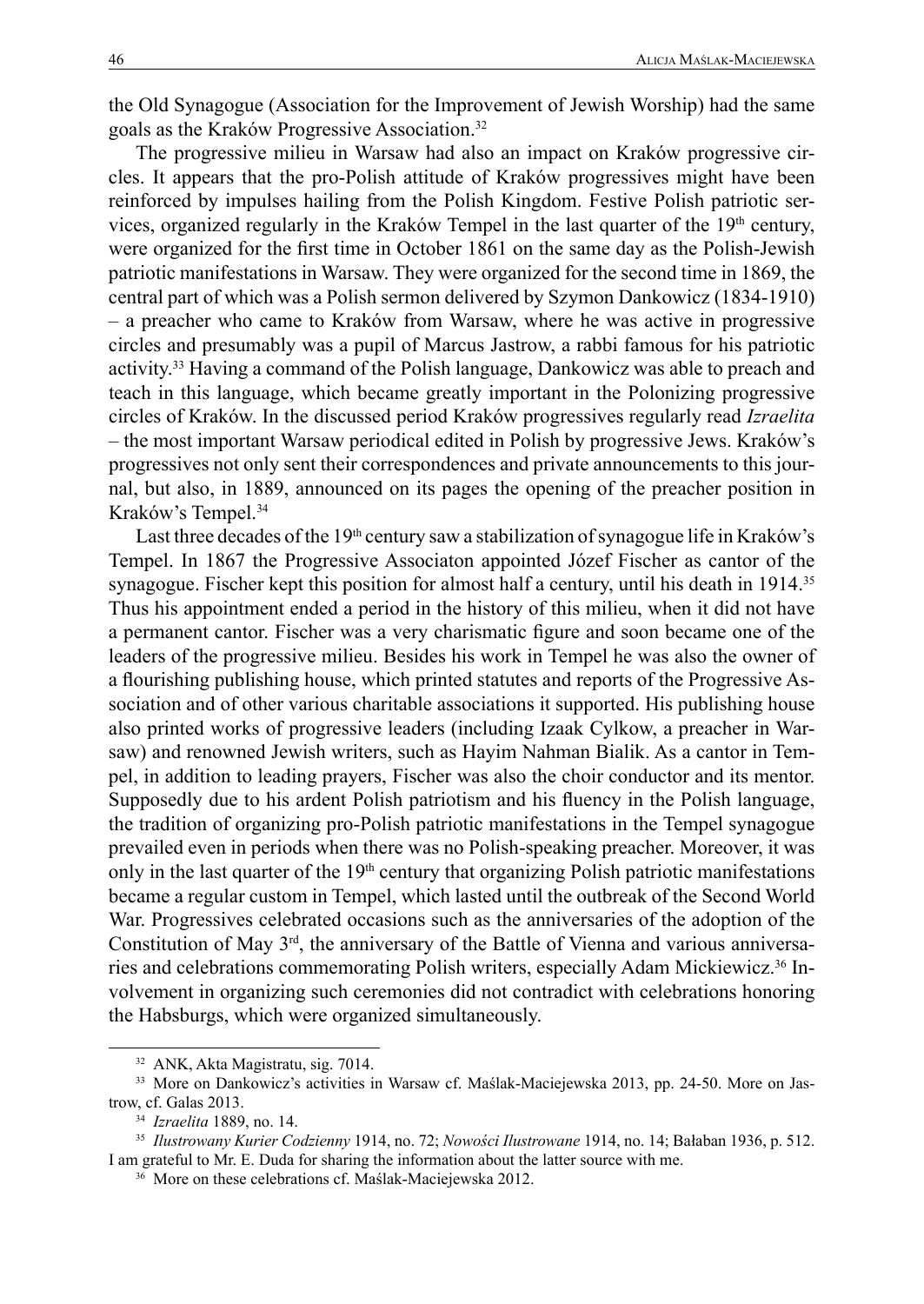The stabilization in synagogue life was reflected, however, primarily in the fact that, for the majority of the period under discussion, Tempel had a permanent preacher. Expectations regarding his service included not only delivering regular sermons and fulfilling the religious needs of progressives (such as assisting wedding ceremonies), but also teaching religion in Kraków's secondary schools, which became a customary duty of progressive preachers since the late 1860s.

## **Preachers – Moritz Duschak and Samuel Landau**

When Dankowicz left Kraków in 1875, presumably due to his unstable position and conflicts pertaining to his salary, the progressive synagogue was left without a preacher. It took the progressives two years to find a proper candidate for this position.

In 1877 the position was granted to Moritz Duschak  $(1815-1890)$ .<sup>37</sup> Duschak was born in Moravia; in his youth he studied with rabbi Joachim Pollak and after that moved to Bratislava [Pressburg] to study in the orthodox yeshiva of the Hatam Sofer. Although he probably was expelled from the yeshiva because of his growing interest in secular knowledge, he appreciated and referred to the formation he received there until the end of his life. In 1839, after successfully passing the gymnasia exams, he entered the Philosophical Faculty of the Prague University where, in 1842, he received his PhD.<sup>38</sup> Before coming to Kraków, Duschak served as a rabbi in several communities: Habern, Aussee and Gaya, where he spent more than two decades (1855-1877). During his stay in Gaya, Duschak published many halachic and historical works and became known as a prominent Talmudic scholar. His religious stance at that time was conservative and might be called "modernized traditionalism" and "anti-Reform". In the 1840s Duschak spoke openly against the proposals of the conferences of reformed rabbis – he disagreed with the proposal to modify the circumcision ritual, spoke openly against abandoning observance of the second day of festivals and disagreed vigorously with Samuel Holdheim's proposal to move Shabbat from Saturday to Sunday.<sup>39</sup> His views on the reform of Judaism were similar to those of Zacharias Frankel. Duschak, along with rabbis such as Michael Sachs, Shlomo Jehuda Rapaport and Heinrich Graetz, supported Frankel's idea to organize the "Conference of Theologians" (Theologen-Versammlung), which was supposed to bring together rabbis and scholars who had conservative views but strived for progress based on the historical nature of Judaism.40

In the 1870s the Kraków progressive milieu was already Polonized and the newly hired preacher was expected to preach and teach religion in this language. While granted a post, Duschak was obliged to learn Polish within three years of his nomination. Sources confirm that he undertook this task, but never achieved a language fluency that would allow him to freely express himself.<sup>41</sup> Although he tried to teach religion in Polish

<sup>37</sup> Cf. BHR I; Heller 1930.

<sup>38</sup> AUK Katalog; BHR I.

<sup>39</sup> Cf. Duschak 1846.

<sup>40</sup> Cf. Frankel 1846a; 1846b.

<sup>41</sup> *Czas* 1878, no. 79; 1878, no. 108.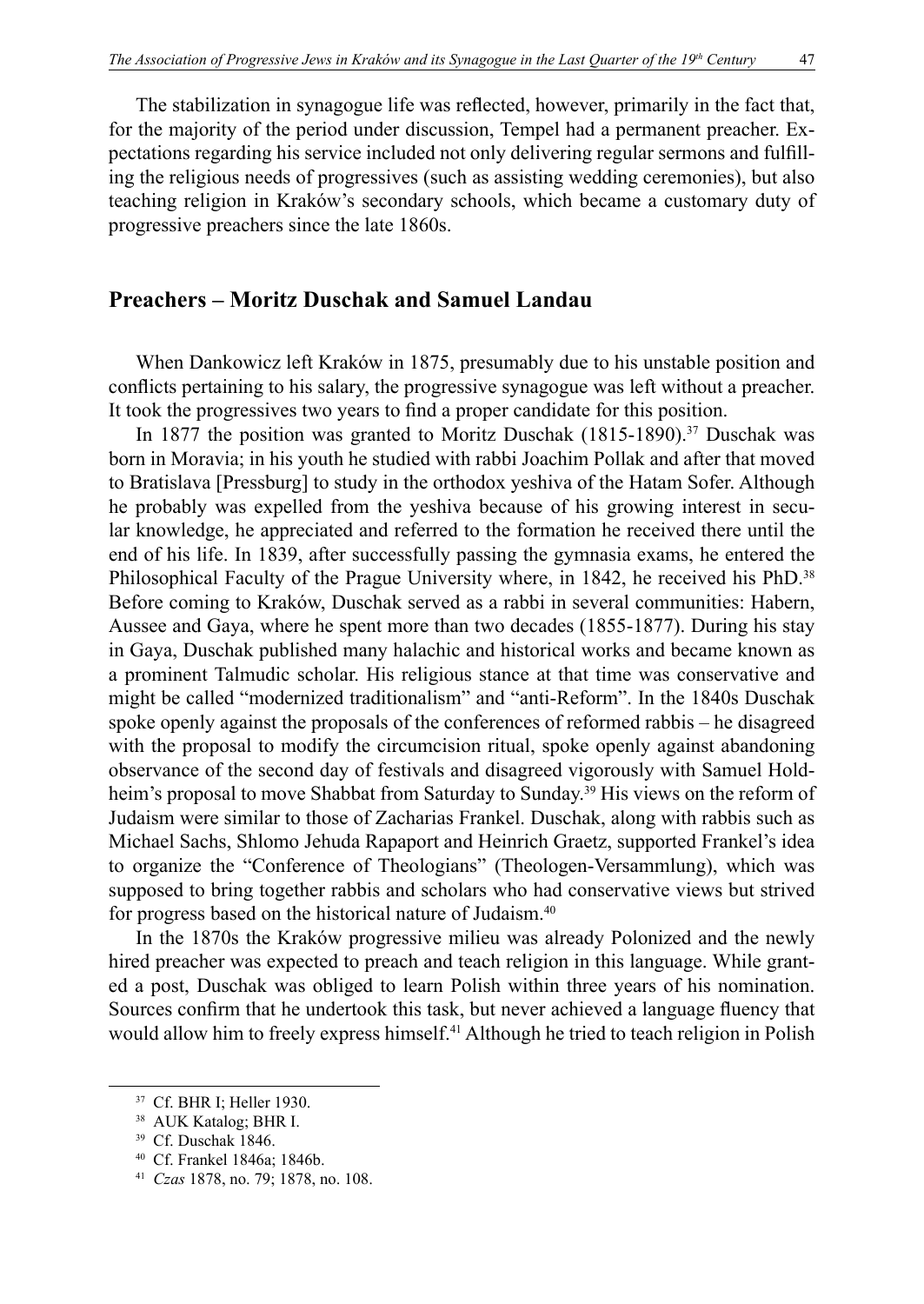(he was a teacher of Mosaic religion in gymnasia), $42$  presumably for the whole period of his tenure in Tempel, the weekly sermons were delivered in German – Duschak's first language, and in which he published. The only exceptions were Polish patriotic manifestations during which Duschak would say a prayer in Polish and give a short speech in the language. By doing this Duschak fulfilled the expectations of his position but, unlike his predecessor Dankowicz, he did not engage in any other Polish patriotic activities. He did, however, express his loyalty to the Habsburg monarchy many times by dedicating his work to the monarchy and the emperor and praising them. The only preserved sermon from this period is one consecrated to the emperor.<sup>43</sup>

Although Duschak was a former student of the Hatam Sofer, an ultra-orthodox leader, his arrival to Kraków did not result in any significant betterment of progressive-orthodox relations in this city. He was never welcomed by the leader of Kraków orthodoxy and son of the Hatam Sofer, Shimon Sofer. However, owing to his halachic knowledge and status as a Talmudic authority, Duschak gained some recognition in the orthodox circles of Kraków's Jewry. He even became a teacher of orthodox children and youth who would visit him at home to study together.<sup>44</sup>

During his tenure, Duschak engaged in expanding in Kraków the activity of the Israelitische Allianz zu Wien, an institution initiated by Viennese preacher Adolf Jellinek, whose aim was to advocate emancipation, modernization and cultural standing of Jews via extensive educational work.45 In March 1881 a branch of the Allianz, presided by Duschak, opened in Kraków and attracted many leaders of the Progressive Association, among others J. Warschauer, J. Oettinger and J. Rosenblatt.<sup>46</sup> Duschak hoped that the support of this organization would facilitate the establishment of a religious school for Jewish youth, an idea he promoted since the 1860s and which was never fulfilled. Thanks to Allianz support, another institution did, however, open in Kraków – the School for Training Jewish Craftsmen, for orphaned boys. The school offered instruction in carpentry, ironwork and carving, combined with fostering Polish patriotism. Its opening in 1889 became a great success of Kraków's progressives.<sup>47</sup> At that time Duschak was no longer present in Kraków – already in 1888 he left for Vienna, where he died two years later on July 21, 1890.<sup>48</sup>

The moment Duschak resigned from his position, the Progressive Association started a search for his successor – a candidate fluent in Polish, having philosophical training and a graduate of a rabbinical seminary. Despite serious difficulties in finding a proper candidate (no one answered the first job announcement), the Progressive Association managed to hire a preacher by 1890. The person hired was Samuel Landau, whose biography is difficult to reconstruct due to some contradictions in the sources. Landau was born in 1854, presumably in Będzin. In the 1880s he studied in Berlin's Hildesheimer's

<sup>42</sup> Landau 1937, p. 7.

<sup>43</sup> Duschak 1878; 1883; 1888.

<sup>44</sup> Bader 1953, p. 199.

<sup>45</sup> More on this institution, cf. Siegel 2010.

<sup>46</sup> Jahresbericht 1882.

<sup>47</sup> *Ojczyzna* 1887, no. 4; 1888, no. 11, p. 19; 1889, no. 13. The building of the school was financed by Arnold Rapaport, a member of the Progressive Association.

<sup>48</sup> He was buried at Zentralfriedhof; his gravestone is well-preserved.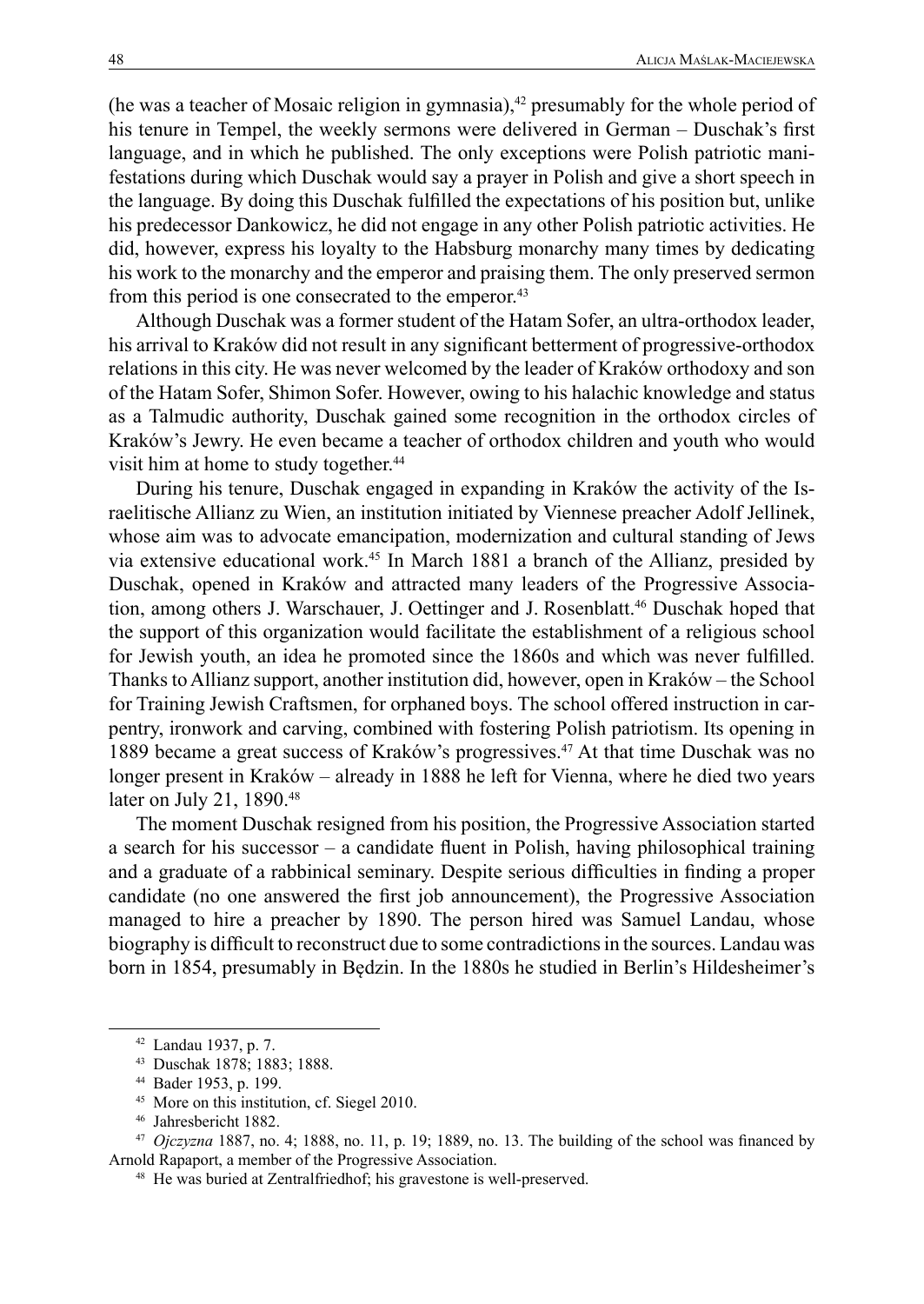Rabbinerseminars.49 Simultaneously he commenced philosophical studies at Friedrich-Wilhelms-Universitӓt, which he continued at the University in Halle, where in 1888 he received his doctorate.50 Some sources suggest that after receiving his title he moved to Hannover to take a rabbinic position there. Even if he did, already in 1889 he participated in the competition for the preacher post in Kraków. Sources are inconclusive as to whether he had a command of the Polish language at that time or if he had committed to learn it within a reasonable period of time.<sup>51</sup> It should be assumed that he had a basic knowledge of the language and mastered it quickly. Already in December 1891 he was able to deliver sermons in Polish.<sup>52</sup> Unfortunately none of them were published and no detailed records pertaining to their content exist.

During his stay in Kraków, Landau, similarly to his predecessors Dankowicz and Duschak, engaged extensively in social and charitable activities. He became a board member of the Aid Association for Poor Jewish Boys, and of the Ezra Library.53 In 1894 he assumed the role of president of the Sfas Emes association and as such vigorously engaged in the cultural and educational activities of this institution.<sup>54</sup>

One of Landau's initiatives was founding a private religious school for boys and girls in Kraków, which opened in the preacher's own apartment in 1894. Instruction was given in Polish three times a week in the afternoons. Children learned Bible and Halacha: boys additionally received instruction in reading and writing in Hebrew, translating prayers and the Bible; girls, in reading Hebrew, writing in Yiddish and translating prayers. The institution was modeled on other schools existing in Wroclaw, Leipzig, Szczecin and Hanover.<sup>55</sup>

In 1897 the Progressive Association hired a new preacher, Ozjasz Thon, who on June 26, 1899 became a progressive rabbi. The new statute of the Jewish community, adopted in 1897, provided that there should be two rabbis in Kraków – communal and progressive, whose activities would pertain exclusively to the members of the Progressive Association.56 This change meant a considerable strengthening of the position of the Progressive Association, which already for a few decades had endeavored to strengthen the position of its preacher. In the next decades, tradition established that, besides a progressive rabbi, the Progressive Association hired a preacher whose activities were ancillary to the du-

<sup>51</sup> *Ojczyzna* 1890, no. 12; 1891, no. 8.

- <sup>55</sup> *Ibid*.
- 56 Statut 1901 § 30.

<sup>&</sup>lt;sup>49</sup> At that time there were two Samuels Landaus at the Seminary and the yearly school reports, including the jubilee report published in 1898, confuse one with another. One S. Landau was born in Warsaw and is listed as a student of the seminary in 1881 to 1886 and later as rabbi in Hanover. Another S. Landau[er], born in Będzin, studied only one year 1878/79. According to the jubilee report, the Landau who received position in Kraków was a graduate of the seminary (which might suggest that he studied longer than one year) and was born in Będzin, cf. Bericht 1898; Jahres-Bericht [1879]; Jahres-Bericht [1882]. The Landau who was later appointed as a preacher in Kraków stated himself that he was born in Będzin. His doctorate was published in Hanover, which might suggest his bonds with this city. Landau's biography requires further study, especially since scarce existing literature confuses not only the two above mentioned Landau's but also third one, Samuel Izaak Landau, a rabbi in Sochaczew (1876-1916), cf. BHR II; Hildesheimer, Eliav 1996, p. 68; Hildesheimer, Eliav 2008, p. 167.

<sup>50</sup> Landau 1888.

<sup>52</sup> *Ojczyzna* 1892, no. 1.

<sup>53</sup> Sprawozdanie 1901.

<sup>54</sup> *Sprawiedliwość* 1894, no. 21.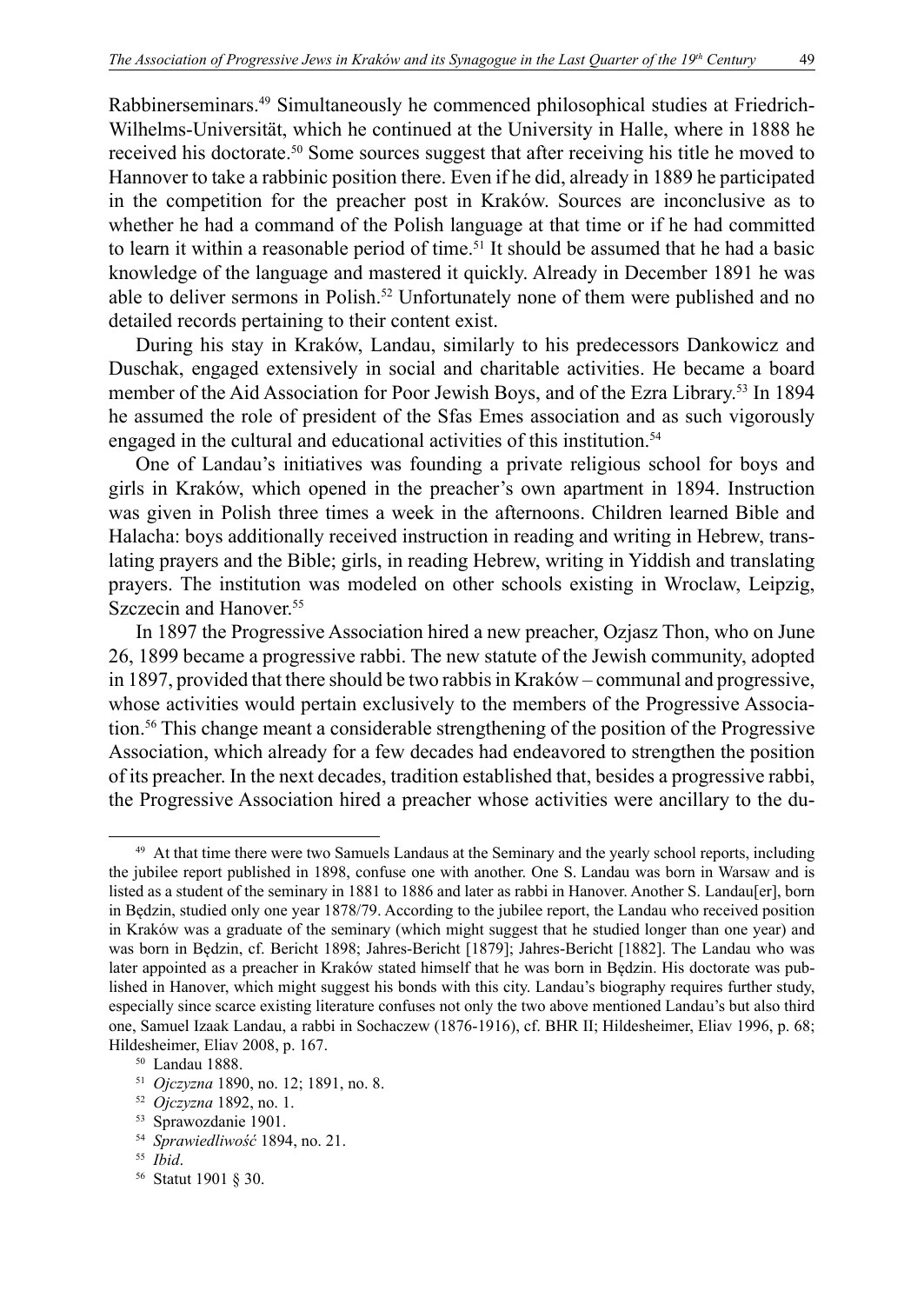ties of the rabbi. In the interwar period, this post was granted to Samuel Schmelkes, and two years after Thon's death (and successive nomination of Schmelkes as a progressive rabbi), to Hirsch Pfeffer.<sup>57</sup> The question of whether Thon's nomination for the preacher post, and successively as a progressive rabbi, resulted in Landau's dismissal from his position, requires further research. It should be noted, however, that at the time Landau still lived in Kraków, he participated actively in communal life and became a member of the rabbinate. He also shared teaching duties with Thon in secondary schools.<sup>58</sup>

### **Summary**

The last quarter of the  $19<sup>th</sup>$  century should be assessed as a favorable period in the history of the Kraków progressive milieu, in which it significantly grew, broadened its influences and launched several successful charitable initiatives. There were, however, areas in which it was less successful. One of them was finding a proper candidate for the preacher position. Presumably, the most important competence which the progressive milieu sought in a prospective preacher was a university degree and interest in secular studies – this is the only condition, unlike a fluency in the Polish language, which had never been compromised and which, according to progressives was a feature of a "modern rabbi." In 1875-77 and 1888-90 Tempel was left without a spiritual leader due to the lack of candidates meeting all the requirements and willing to take the position for a relatively low salary. Awareness of the lack of rabbis who would be well-educated, both religiously and academically, and fluent in the Polish language became a reason why progressives in the 1880s proposed opening a rabbinical seminary to educate "Polish rabbis" and include in their curriculum subjects such as Polish literature and the history of Jews in Polish lands. The school, which never opened, was supposed to be modeled on rabbinical seminaries in Wroclaw and Pest, and educate rabbis who would serve not only Kraków Jewry, but also other Jewish communities in Polish lands.<sup>59</sup>

In the period discussed the entirety of religious life in Kraków's Tempel remained relatively traditional, although it adopted some innovations, such as a choir and harmonium (not used however during Shabbat), regular sermons, holding wedding ceremonies inside the synagogue, and put emphasis on decorum. In terms of a religious standpoint, Kraków progressives were strongly influenced by the positive-historical Judaism of Zacharias Frankel, by Prague and Vienna's synagogues and by other progressive synagogues in Polish lands (Warsaw, Lviv). They openly opposed German propositions of Reform of Judaism and did not identify themselves with this movement. This modernized traditionalism is especially visible in the biographies of preachers hired at the Tempel in the last quarter of the  $19<sup>th</sup>$  century, who both studied in orthodox institutions.<sup>60</sup>

<sup>57</sup> Maślak-Maciejewska 2015.

<sup>58</sup> *Sprawiedliwość* 1899, no. 19, p. 22.

<sup>59</sup> *Nowa Reforma* 1884, no. 5.

<sup>60</sup> Proofreading: Kathryn Bailey.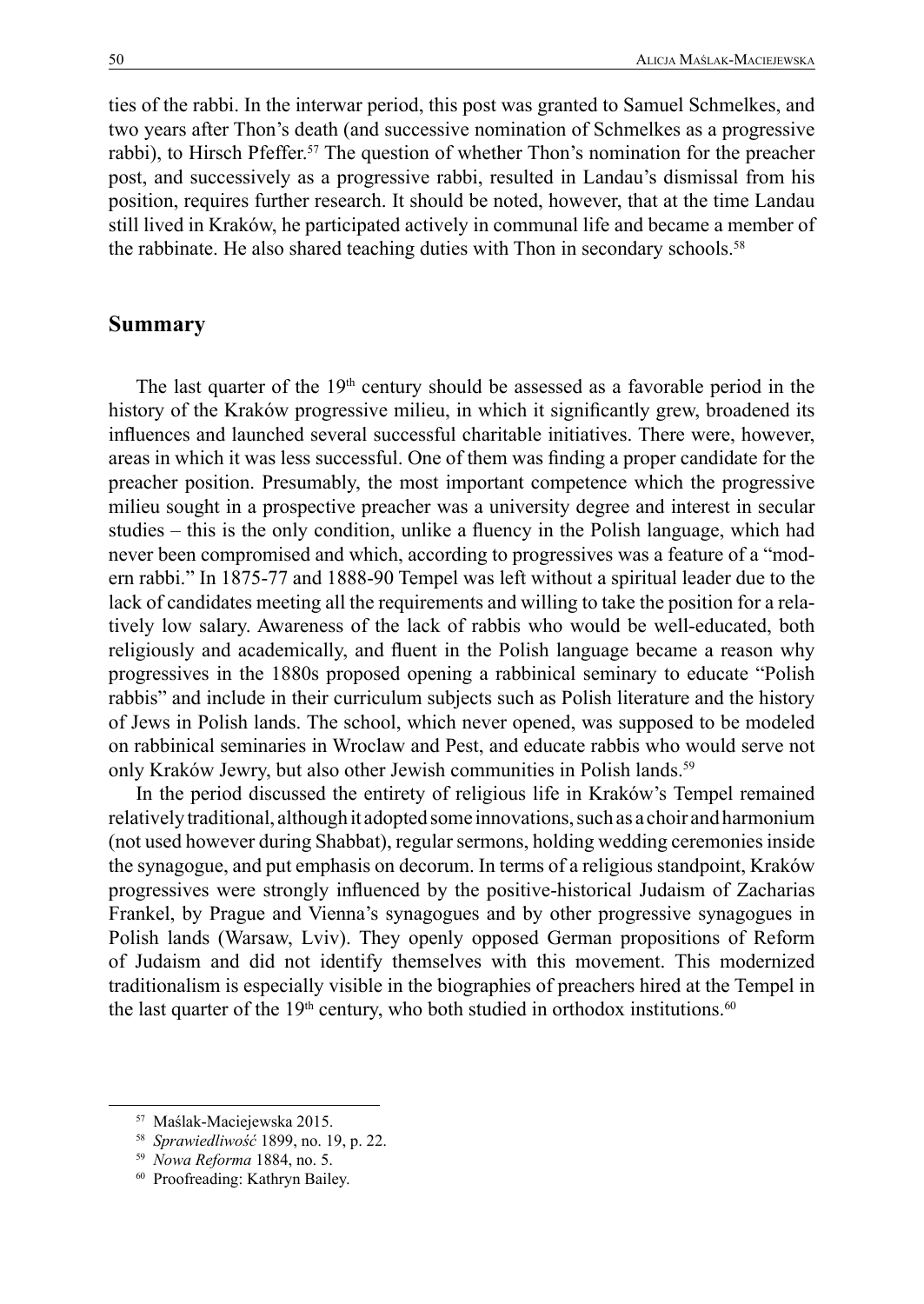## **ABBREVIATIONS**

- AUK Katalogy = Archiv Univerzita Karlova v Praze, Katalogy posluchačů Karlo-Ferdinandovy univerzity 1755-1882 (1892), Filosofická fakulta, inventarni cislo 427, Cataloge uber die philosophischen Obligatstudien des Iten und IIten Jahrgangs an der K.K. Universitat zu Prag im Schuljahre 1839: p. 39.
- Bericht 1898 = *Das Rabbiner-Seminar zu Berlin. Bericht über die ersten fünfundzwanzig Jahre seines Bestehens (1873-1898)*, Berlin.
- BHR I = *Duschak, Moritz*. In: *Biographisches Handbuch der Rabbiner, Teil I: Die Rabbiner der Emanzipationszeit in den deutschen, böhmischen und großpolnischen Ländern 1781-1871*, Bd. 1: Aach- -Juspa, Stuttgart: pp. 256-258.
- BHR II = *Landau, Samuel*. In: *Biographisches Handbuch der Rabbiner, Teil II: Die Rabbiner im Deutschen Reich, 1871-1945*, Bd. 1: Aaron-Kusznitzki, Stuttgart: p. 362.
- Jaresbericht 1882 = *Neunter Jahresbericht der Israelitischen Allianz zu Wien erstattet in der neunten ordentlichen Gemeinde-Versammlung*, Wien.
- Jahres-Bericht [1879] = *Jahres-Bericht des Rabbiner-Seminars für das orthodoxe Judenthum pro 5639 (1878-1879) vom Curatorium*, Berlin.
- Jahres-Bericht [1882] = *Jahres-Bericht des Rabbiner-Seminars zu Berlin pro 5642 (1881-1882) vom Curatorium*, Berlin.
- Sprawozdanie 1872 = *Sprawozdanie z dochodów i wydatków stowarzyszenia "Domu modlitwy i wsparcia" w roku 1871 oraz budżet na rok 1872*, Kraków.
- Sprawozdanie 1878 = *Sprawozdanie kasowe. Stow. ku wsparciu uczniów szkół średnich wyz. Mojżeszowego w Krakowie*, Kraków.
- Sprawozdanie 1880 = *IV. Sprawozdanie roczne Stowarzyszenia ku wsparciu uczniów szkół średnich i ludowych wyz. mojżeszowego w Krakowie*, Kraków.
- Sprawozdanie 1883 = *VI. Sprawozdanie roczne Stowarzyszenia ku wsparciu uczniów szkół średnich i ludowych wyznania mojżeszowego*, Kraków.
- Sprawozdanie 1886 = *IX. Sprawozdanie roczne Stowarzyszenia ku wsparciu ubogich uczniów wyzn. mojż. w Krakowie od 4 lutego 1885 do 24 stycznia r. 1886*, Kraków.
- Sprawozdanie 1893 = *Dwudzieste siódme sprawozdanie zarządu Stowarzyszenia wsparcia biednych chłopców starozakonnych pod godłem "opiekujcie się synami ubogich" za czas od 1-go Grudnia 1892 do 30-go Listopada 1893*, Kraków.
- Sprawozdanie 1896 = *Trzydzieste sprawozdanie zarządu stowarzyszenia wsparcia biednych chłopców starozakonnych pod godłem "opiekujcie się synami ubogich" za czas od 1-go grudnia 1895 do 30-go listopada 1896*, Kraków.
- Sprawozdanie 1899 = *Sprawozdanie przełożeństwa Stowarzyszenia Izraelitów Postępowych w Krakowie za rok administracyjny 1898/99 przygotowane na Walne Zgromadzenie w dniu 24 września 1899 odbyć się mające*, Kraków.
- Sprawozdanie 1900 = *Sprawozdanie przełożeństwa Stowarzyszenia Izraelitów Postępowych w Krakowie za rok administracyjny 1899/1900*, Kraków.
- Sprawozdanie 1901 = *Sprawozdanie Wydziału Towarzystwa biblioteki i czytelni publicznej "Esra" w Krakowie za czas od 25. października 1899 do 25. grudnia 1900*, Kraków.
- Sprawozdanie 1939 = *Sprawozdanie Towarzystwa Rabczańskiej Kolonii Leczniczej dla żydowskiej dziatwy szkolnej im. Marii Fraenklowej w Krakowie z okazji pięćdziesięciolecia istnienia*, Kraków.
- Statut 1857 = *Statut des Bet- und Unterstützungshauses der deutschen Israeliten in Krakau [1843]*, Krakau.
- Statut 1866 = *Statut des Bet und Unterstützungs-Vereines der die Civilisation anstrebenden Israeliten in Krakau*, Krakau.
- Statut [1876] = *Statut Stowarzyszenia Wsparcia Uczniów Szkół Średnich Wyznania Mojżeszowego w Krakowie, Nakładem Stow. wsparcia uczniów szkół średnich wyz. mojżesz*., Kraków.

ANK = National Archive in Kraków.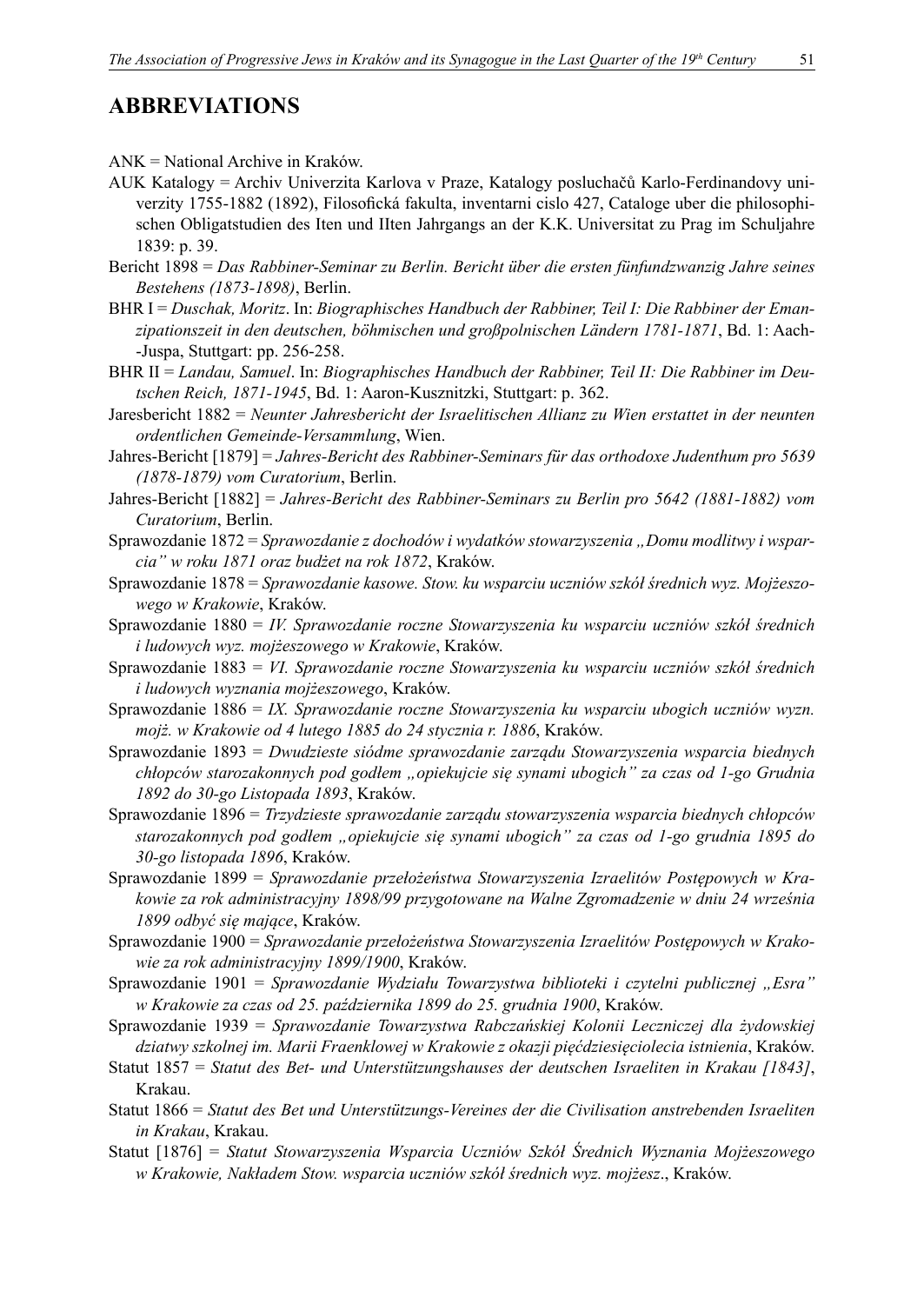Statut 1895 = *Statut Stowarzyszenia Izraelitów Postępowych w Krakowie*, Kraków.

- Statut 1901 = *Statut Gminy Wyznaniowej Izraelickiej w Krakowie. Statuten der Israelitischen Cultusgemeinde in Krakau, zatwierdzony reskryptem Wys. C.K. Namiestnictwa we Lwowie z dnia 8. listopada 1897 L. 62931 I z dnia 25. kwietnia 1900 L. 5155*, Kraków.
- Towarzystwo 1929 = *Towarzystwo Rabczańskiej Kolonii Leczniczej dla żydowskiej dziatwy szkolnej w Krakowie. Sprawozdanie jubileuszowe z powodu 40-tej wysyłki dziatwy do Rabki*, Kraków.

## **BIBLIOGRAPHY**

#### **a) Press**

*Czas* 1878, no. 79; no. 108.

*Die Neuzeit. Wochenschrift für politische, religiöse und Cultur-Interessen* 1861, no. 14.

*Ilustrowany Kurier Codzienny* 1914, no. 72.

*Izraelita. Pismo Tygodniowe* 1889, no. 14.

*Nowości Ilustrowane* 1914, no. 14.

- *Nowa Reforma* 1883, no. 47; 1884, no. 5.
- *Ojczyzna. Organ Towarzystwa Przymierze Braci Agudas Achim* 1887, no. 4; no. 16; 1888, no. 11; no. 21; 1889, no. 13; 1890, no. 12; 1891, no. 8; 1892, no. 1.
- *Sprawiedliwość. Die Gerechtigkeit. Organ fur Handel, Industrie und Angelegenheiten des offentliches Lebens* 1894, no. 21; 1899, no. 19.

#### **b) Secondary literature**

.*מיינע זכרונות. פון קראקע ביז קראקע*, בוענוס-איירעס: צענטראל-פארבאנד פון פוילישע יידן אין ארגענטינע ,(1953) .G ,Bader

- Bałaban, M. (1936), *Historia Żydów w Krakowie i na Kazimierzu, 1304-1868*, vol. II: *1656-1868*, Kraków.
- Corrsin, S.D. (2000), Progressive Judaism in Poland: Dilemmas of Modernity and Identity, in: Z. Gitelman (ed.), *Cultures and Nations of Central and Eastern Europe. Essays in Honor of Roman Szporluk*, Cambridge, MA: pp. 89-99.
- Duschak, M. (1846), *Peria, Sabbath und Dopperlfeier. Die hochwichtigsten Anträge der Breslauer Rabbiner-Versammlung, erläutert von Dr. M. Duschak, Rabbiner in Aussee*, Wien.
- Duschak, M. (1878), *Rede gehalten am Geburtsfeste Ser Majestaet des Kaisers Franz Josef I. am 18 August 1878 von Rabiner Dr... in Krakau*, Krakau.
- Duschak, M. (1883), אסתר תר*. Mittel gegen die falschen Blutbeschuldigungen, nebst einem Anhange: Zur Sage und Geschichte Polens*, Krakau.
- Duschak, M. (1888), *Geschichte der Verfassung mit besonderer Beziehung auf die österreichischungarischen Israeliten aus Anlass des 40jährigen Regierungs-Jubiläums Sr. Maj. de Kaisers Franz Josef I*, Wien.
- Frankel, Z. (1846a), Die Theologen-Versammlung, *Der Orient* VII (31): p. 237.
- Frankel, Z. (1846b), Einiges über die projectirte Theologenversammlung, *Zeitschrift für die religiosen Interessen des Judenthums* III (9): pp. 339-341.
- Fruhauf, T. (2009), *The Organ and Its Music in German-Jewish Culture*, Oxford.
- Galas, M. (2011), The Influence of Progressive Judaism in Poland an Outline, *Shofar: An Interdisciplinary Journal of Jewish Studies* 29 (3): pp. 1-13.
- Galas, M. (2013), *Rabbi Marcus Jastrow and His Vision for the Reform of Judaism: A Study in the History of Judaism in the Nineteenth Century*, Boston.
- Galas, M., Ronen, S. (eds.) (2015), *A Romantic Polish-Jew. Rabbi Ozjasz Thon from Various Perspectives*, Kraków.
- Heller, J. (1930), Duschak, Moritz Mordechai, in: J. Klatzkin, I. Elbogen (eds.), *Encyclopaedia Judaica. Das Judenthum in Geschichte und Gegenwart*, vol. VI, Berlin: pp. 137-138.